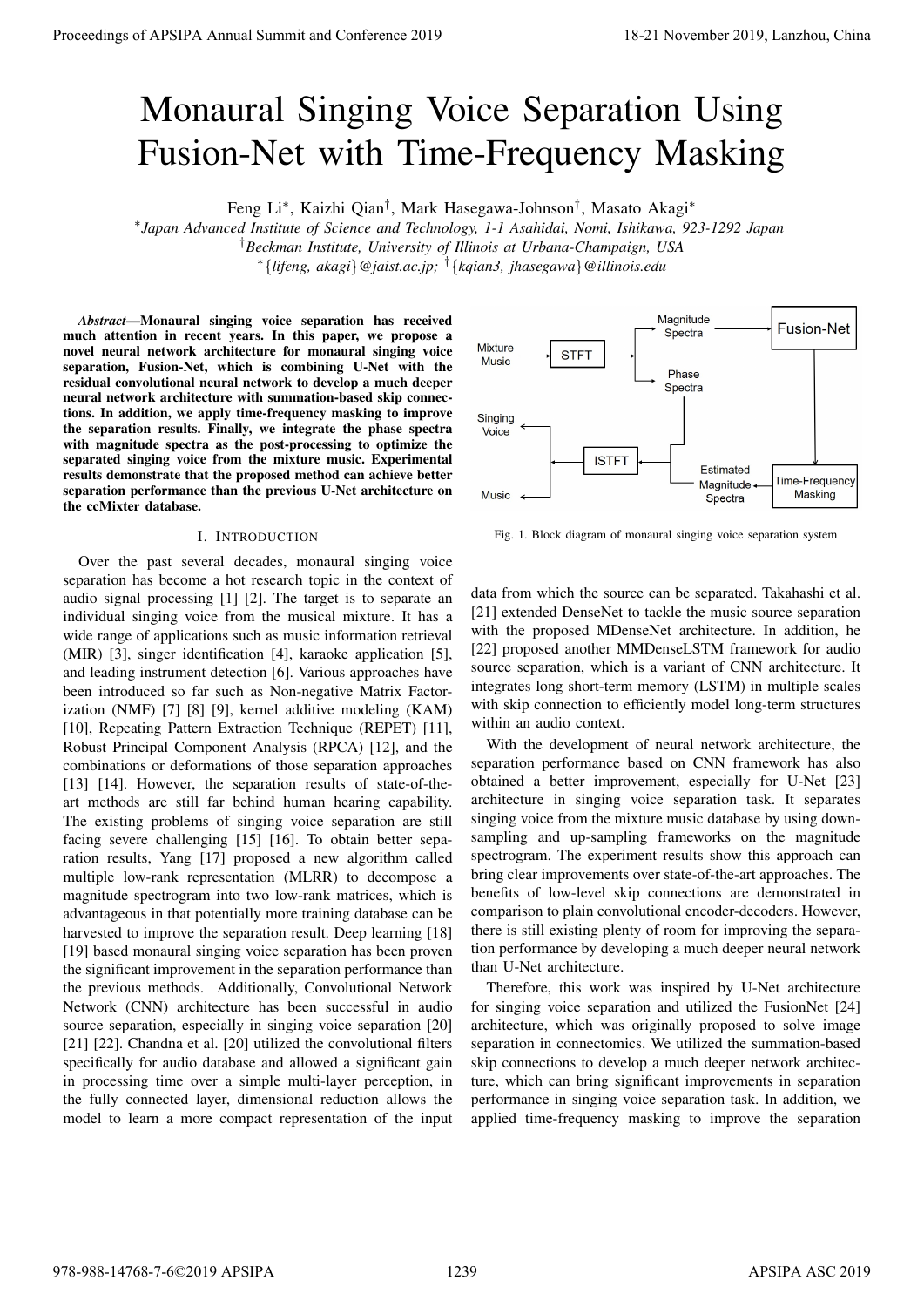

Fig. 2. Proposed Fusion-Net architecture

results. Finally, we integrated the phase spectra feature with magnitude spectra feature as the post-processing to optimize the separated singing voice by using Fusion-Net architecture from the mixture music database.

The block diagram of our proposed monaural singing voice separation system can be seen in Fig. 1. For each of mixture music on the test audio database, firstly, we applied the shorttime Fourier transform (STFT) to obtain the magnitude spectra and phase spectra. Then, we explored the time-frequency masking to further improve the separation results by using the introduced Fusion-Net architecture on the magnitude spectrogram. Finally, we utilized the inverse STFT (ISTFT) between the phase spectra and estimated magnitude spectra to obtain the singing voice from the mixture music database.

The contributions of this paper can be summarized as follows:

- A deep fully residual convolutional neural network was introduced for monaural singing voice separation by combining U-Net with the residual convolutional neural network to develop a much deeper architecture with summation-based skip connections.
- Using time-frequency masking for improving the separated singing voice.
- integrating the phase spectra with magnitude spectra as the post-processing. And comparing with the separation results by proposed Fusion-Net and U-Net architectures on the ccMixter database.

The remainder of this paper is structured as follows: In Section II, we introduce the proposed method. Experiments are conducted in Section III, and finally draw conclusions in Section IV.

## II. PROPOSED METHOD

In this section, we first introduce the proposed network architecture and then explain its application to singing voice separation with time-frequency masking.

#### *A. Network Architecture*

We explore a deep fully residual convolutional neural network to develop a much deeper neural network than U-Net architecture. Similar to Quan et al. [24] proposed the FusionNet architecture, which is originally used for image segmentation in connectomics. In this work, we propose the Fusion-Net architecture for singing voice separation, which is based on encoder (e.g., down-sampling: *DS*) and decoder (e.g., up-sampling: *US*). The framework of this architecture and each of the blocks can be seen in Fig. 2, which presents the detail realized process of the proposed Fusion-Net architecture.

For the fair comparison, the implementation of the proposed Fusion-Net architecture is similar to [23]. Each of blocks in *DS* consists of a strided 2D convolution, kernel size  $5 \times 5$ , leaky rectified linear units (ReLU) with leakiness 0.2, and batch normalization. During the process of *DS*, it contains conv2d with stride 1, kernel size  $5 \times 5$ , residual layers, and max-pooling. Meanwhile, each of block in *US* consists of strided deconvolution with stride 2, kernel size  $5 \times 5$ , and batch normalization. During the process of *US*, it contains a 2D deconvolutional layer with stride 1 and kernel size  $5\times 5$ , and inverse residual layer. This model is trained by using the ADAM optimizer [25].

In addition, the detail parameters about output and input sizes in Fusion-Net architecture are described in Table I. The important differences between U-Net and Fusion-Net are skipconnection. U-Net adopts the concatenation of feature maps via only the skip connection, while Fusion-Net uses a fully residual network with summation-based skip connection in the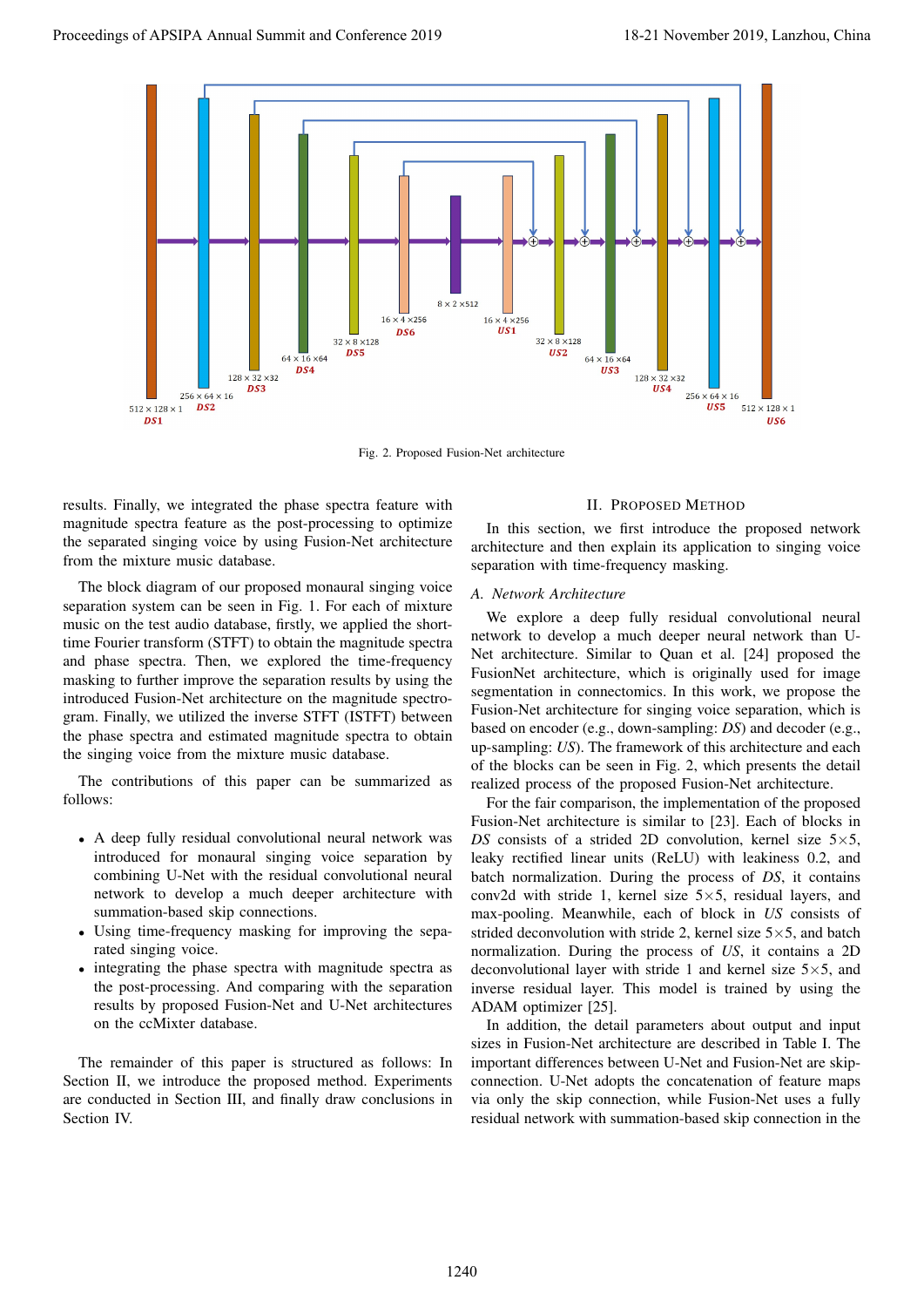|                                        |                                                               |                      |                                                                                                                                                                                                                                                                                                                                                                                                                                                                                                                      | ARCHITECTURE OF THE FUSION-NET                                                                                                                                     |                                                                                                                                                                                                                                                                                                                                                                                                                                                                                                                                                                               |                                                        |
|----------------------------------------|---------------------------------------------------------------|----------------------|----------------------------------------------------------------------------------------------------------------------------------------------------------------------------------------------------------------------------------------------------------------------------------------------------------------------------------------------------------------------------------------------------------------------------------------------------------------------------------------------------------------------|--------------------------------------------------------------------------------------------------------------------------------------------------------------------|-------------------------------------------------------------------------------------------------------------------------------------------------------------------------------------------------------------------------------------------------------------------------------------------------------------------------------------------------------------------------------------------------------------------------------------------------------------------------------------------------------------------------------------------------------------------------------|--------------------------------------------------------|
|                                        |                                                               |                      |                                                                                                                                                                                                                                                                                                                                                                                                                                                                                                                      | Funion-Net architecture                                                                                                                                            |                                                                                                                                                                                                                                                                                                                                                                                                                                                                                                                                                                               |                                                        |
| <b>Blocks</b>                          | Input size                                                    | Down-sampling $(DS)$ | Output size                                                                                                                                                                                                                                                                                                                                                                                                                                                                                                          | <b>Blocks</b>                                                                                                                                                      | Up-sampling $(US)$<br>Input size                                                                                                                                                                                                                                                                                                                                                                                                                                                                                                                                              | Output size                                            |
| DSI                                    | $512 \times 128 \times 1$                                     |                      | $256 \times 64 \times 16$                                                                                                                                                                                                                                                                                                                                                                                                                                                                                            | USI                                                                                                                                                                | $16 \times 4 \times 256$                                                                                                                                                                                                                                                                                                                                                                                                                                                                                                                                                      | $32 \times 8 \times 128$                               |
| DS <sub>2</sub>                        | $256 \times 64 \times 16$                                     |                      | $128 \times 32 \times 32$                                                                                                                                                                                                                                                                                                                                                                                                                                                                                            | $\overline{US2}$                                                                                                                                                   | $32 \times 8 \times 128$                                                                                                                                                                                                                                                                                                                                                                                                                                                                                                                                                      | $64 \times 16 \times 64$                               |
| DS3<br>DS4                             | $128 \times 32 \times 32$<br>$64 \times 16 \times 64$         |                      | $64 \times 16 \times 64$<br>$32 \times 8 \times 128$                                                                                                                                                                                                                                                                                                                                                                                                                                                                 | US3<br>US4                                                                                                                                                         | $64 \times 16 \times 64$<br>$128 \times 32 \times 32$                                                                                                                                                                                                                                                                                                                                                                                                                                                                                                                         | $128 \times 32 \times 32$<br>$256 \times 64 \times 16$ |
| DS5                                    | $32 \times 8 \times 128$                                      |                      | $16 \times 4 \times 256$                                                                                                                                                                                                                                                                                                                                                                                                                                                                                             | US5                                                                                                                                                                | $256 \times 64 \times 16$                                                                                                                                                                                                                                                                                                                                                                                                                                                                                                                                                     | $512 \times 128 \times 1$                              |
| DS6                                    | $16 \times 4 \times 256$                                      |                      | $8 \times 2 \times 512$                                                                                                                                                                                                                                                                                                                                                                                                                                                                                              | US6                                                                                                                                                                | $512 \times 128 \times 1$                                                                                                                                                                                                                                                                                                                                                                                                                                                                                                                                                     | $512 \times 128 \times 1$                              |
|                                        | NETWORK IN EACH OF BLOCKS.                                    | <b>TABLE II</b>      |                                                                                                                                                                                                                                                                                                                                                                                                                                                                                                                      |                                                                                                                                                                    | and $\hat{y}_2$ are the corresponding predict values of singing voice                                                                                                                                                                                                                                                                                                                                                                                                                                                                                                         |                                                        |
| $DS(1-6)$                              |                                                               |                      | $US(1-6)$                                                                                                                                                                                                                                                                                                                                                                                                                                                                                                            | and music, respectively.                                                                                                                                           |                                                                                                                                                                                                                                                                                                                                                                                                                                                                                                                                                                               |                                                        |
| Layers                                 |                                                               | Layers               |                                                                                                                                                                                                                                                                                                                                                                                                                                                                                                                      | In order to recover the singing voice and accompaniment by<br>using ISTFT, we combine phase spectra [26] with estimated                                            |                                                                                                                                                                                                                                                                                                                                                                                                                                                                                                                                                                               |                                                        |
| conv2d                                 |                                                               | deconv2d             |                                                                                                                                                                                                                                                                                                                                                                                                                                                                                                                      |                                                                                                                                                                    |                                                                                                                                                                                                                                                                                                                                                                                                                                                                                                                                                                               |                                                        |
| Max-Pooling                            |                                                               |                      | deconv2d                                                                                                                                                                                                                                                                                                                                                                                                                                                                                                             |                                                                                                                                                                    | magnitude spectra $Y$ . The phase spectra $P$ can be defined as                                                                                                                                                                                                                                                                                                                                                                                                                                                                                                               |                                                        |
| Residual                               | conv2d<br>conv2d                                              | Inverse<br>Residual  | deconv2d<br>deconv2d                                                                                                                                                                                                                                                                                                                                                                                                                                                                                                 |                                                                                                                                                                    | $P = angle(X);$                                                                                                                                                                                                                                                                                                                                                                                                                                                                                                                                                               |                                                        |
| Layer                                  | conv2d                                                        | Layer                | deconv2d                                                                                                                                                                                                                                                                                                                                                                                                                                                                                                             |                                                                                                                                                                    |                                                                                                                                                                                                                                                                                                                                                                                                                                                                                                                                                                               | (3)                                                    |
| Max-Pooling                            |                                                               |                      | deconv2d                                                                                                                                                                                                                                                                                                                                                                                                                                                                                                             |                                                                                                                                                                    |                                                                                                                                                                                                                                                                                                                                                                                                                                                                                                                                                                               |                                                        |
| conv2d<br>Max-Pooling                  |                                                               |                      |                                                                                                                                                                                                                                                                                                                                                                                                                                                                                                                      | Therefore, the recovered spectrogram $\widetilde{X}$ by combining<br>phase spectra and estimated magnitude spectra in the complex<br>coordinate can be obtained as |                                                                                                                                                                                                                                                                                                                                                                                                                                                                                                                                                                               |                                                        |
| summed up as the input feature in DS2. |                                                               |                      | deeper network architecture. For example, DS6 and US1 are<br>The parameters of each of the blocks (DS and US) can be<br>seen in Table II. The <i>DS</i> is the process of down-sampling,<br>which is from DS1 to DS6. Meanwhile, the US is the process<br>of up-sampling, which is from US1 to US6. The residual<br>layer and inverse residual layer are included in the processes<br>of down-sampling and up-sampling, respectively. The right is<br>process of down-sampling section and the corresponding left is |                                                                                                                                                                    | $\widetilde{X} = Y \odot cos(P) + i(Y \odot sin(P)),$<br>where the operator $\odot$ indicates the element-wise multiply.<br><b>III. EXPERIMENTAL EVALUATION</b><br>In this section, we evaluate the proposed Fusion-Net archi-<br>tecture on the ccMixter $[13]$ <sup>1</sup> database.                                                                                                                                                                                                                                                                                       | (4)                                                    |
|                                        |                                                               |                      | process of up-sampling section in the Fusion-Net architecture.<br>Fig. 3 shows an example of the process of down-sampling                                                                                                                                                                                                                                                                                                                                                                                            | A. Experiment Setups                                                                                                                                               |                                                                                                                                                                                                                                                                                                                                                                                                                                                                                                                                                                               |                                                        |
| architecture.<br>defined as            | $L =   \hat{y_1} - y_1   +   \hat{y_2} - y_2  ;$              |                      | (e.g., DS6) and up-sampling (e.g., US1) in the Fusion-Net<br>In this work, we adopt the training model with the predict<br>value of the network $\hat{y}_i$ and the target value $y_i$ , the mean<br>values of loss function in the Fusion-Net architecture can be<br>(1)                                                                                                                                                                                                                                            |                                                                                                                                                                    | To confirm the effectiveness of separation performance<br>with the proposed Fusion-Net architecture, we evaluated it<br>on the ccMixter database, which consists of 50 tracks stereo<br>music songs. Each of tracks is ranging from 1'17" to 7'36".<br>And they were sampled at 44.1 kHz. In this experiment, we<br>mainly research on monaural singing voice separation, which<br>is generally even more difficult than multichannel due to the<br>availability of only one channel. So, the two-channel stereo<br>mixture experiment databases were downmixed into a single |                                                        |
| music, respectively.                   |                                                               |                      | where $\hat{y_1}$ and $\hat{y_2}$ are the predict values of singing voice and                                                                                                                                                                                                                                                                                                                                                                                                                                        | channel.                                                                                                                                                           | In this work, we used the experiment database as the ratio<br>of 3:1:1 on the training, validation and testing database, in                                                                                                                                                                                                                                                                                                                                                                                                                                                   |                                                        |
| <b>B.</b> Time-Frequency Masking       |                                                               |                      |                                                                                                                                                                                                                                                                                                                                                                                                                                                                                                                      |                                                                                                                                                                    | other words, 30 tracks for training, 10 tracks for validation,                                                                                                                                                                                                                                                                                                                                                                                                                                                                                                                |                                                        |
| results. We define it as follows       |                                                               |                      | In order to improve the separation performance, after sepa-<br>rated by using Fusion-Net architecture, we further apply soft<br>time-frquency masking estimation to improve the separation                                                                                                                                                                                                                                                                                                                           | GHz.                                                                                                                                                               | and left 10 tracks for testing, respectively. The experiment<br>environments were run by using TensorFlow framework <sup>2</sup> and<br>NVIDIA GeForce GTX 1080Ti with i7-6700K CPU@4.00                                                                                                                                                                                                                                                                                                                                                                                      |                                                        |
|                                        |                                                               |                      |                                                                                                                                                                                                                                                                                                                                                                                                                                                                                                                      |                                                                                                                                                                    | We assessed its separation performance in terms of source-                                                                                                                                                                                                                                                                                                                                                                                                                                                                                                                    |                                                        |
|                                        | $\hat{y_1} = \frac{\hat{y_1}}{\hat{y_1} + \hat{y_2}} \odot X$ |                      |                                                                                                                                                                                                                                                                                                                                                                                                                                                                                                                      |                                                                                                                                                                    | to-distortion ratio (SDR), source-to-interference ratio (SIR),                                                                                                                                                                                                                                                                                                                                                                                                                                                                                                                |                                                        |
|                                        |                                                               |                      | (2)                                                                                                                                                                                                                                                                                                                                                                                                                                                                                                                  |                                                                                                                                                                    | source-to-artifact ratio (SAR), and normalized SDR (NSDR)                                                                                                                                                                                                                                                                                                                                                                                                                                                                                                                     |                                                        |
|                                        | $\hat{y_2} = \frac{\hat{y_2}}{\hat{y_1} + \hat{y_2}} \odot X$ |                      |                                                                                                                                                                                                                                                                                                                                                                                                                                                                                                                      |                                                                                                                                                                    |                                                                                                                                                                                                                                                                                                                                                                                                                                                                                                                                                                               |                                                        |
|                                        |                                                               |                      | where the operator $\odot$ indicates the element-wise multiply<br>(Hadamard product), X is the value of magnitude spectra, $\hat{y_1}$                                                                                                                                                                                                                                                                                                                                                                               |                                                                                                                                                                    | <sup>1</sup> https://members.loria.fr/ALiutkus/kam/                                                                                                                                                                                                                                                                                                                                                                                                                                                                                                                           |                                                        |

TABLE I ARCHITECTURE OF THE FUSION-NET

TABLE II NETWORK IN EACH OF BLOCKS.

| $DS(1-6)$         |                            | $US(1-6)$ |          |  |
|-------------------|----------------------------|-----------|----------|--|
| Layers            |                            | Layers    |          |  |
| conv2d            |                            | deconv2d  |          |  |
| Max-Pooling       |                            | deconv2d  |          |  |
| Residual<br>Layer | conv2d                     | Inverse   | deconv2d |  |
|                   | conv2d                     | Residual  | deconv2d |  |
|                   | $\overline{\text{conv2d}}$ | Layer     | deconv2d |  |
| Max-Pooling       |                            | deconv2d  |          |  |
| conv2d            |                            |           |          |  |
| Max-Pooling       |                            |           |          |  |

$$
L = ||\hat{y_1} - y_1|| + ||\hat{y_2} - y_2||;\t\t(1)
$$

## *B. Time-Frequency Masking*

$$
\hat{y_1} = \frac{\hat{y_1}}{\hat{y_1} + \hat{y_2}} \odot X
$$
\n
$$
\hat{y_2} = \frac{\hat{y_2}}{\hat{y_1} + \hat{y_2}} \odot X
$$
\n(2)

$$
P = angle(X); \t\t(3)
$$

$$
\widetilde{X} = Y \odot \cos(P) + i(Y \odot \sin(P)), \tag{4}
$$

### III. EXPERIMENTAL EVALUATION

#### *A. Experiment Setups*

<sup>1</sup>https://members.loria.fr/ALiutkus/kam/

<sup>2</sup>https://www.tensorflow.org/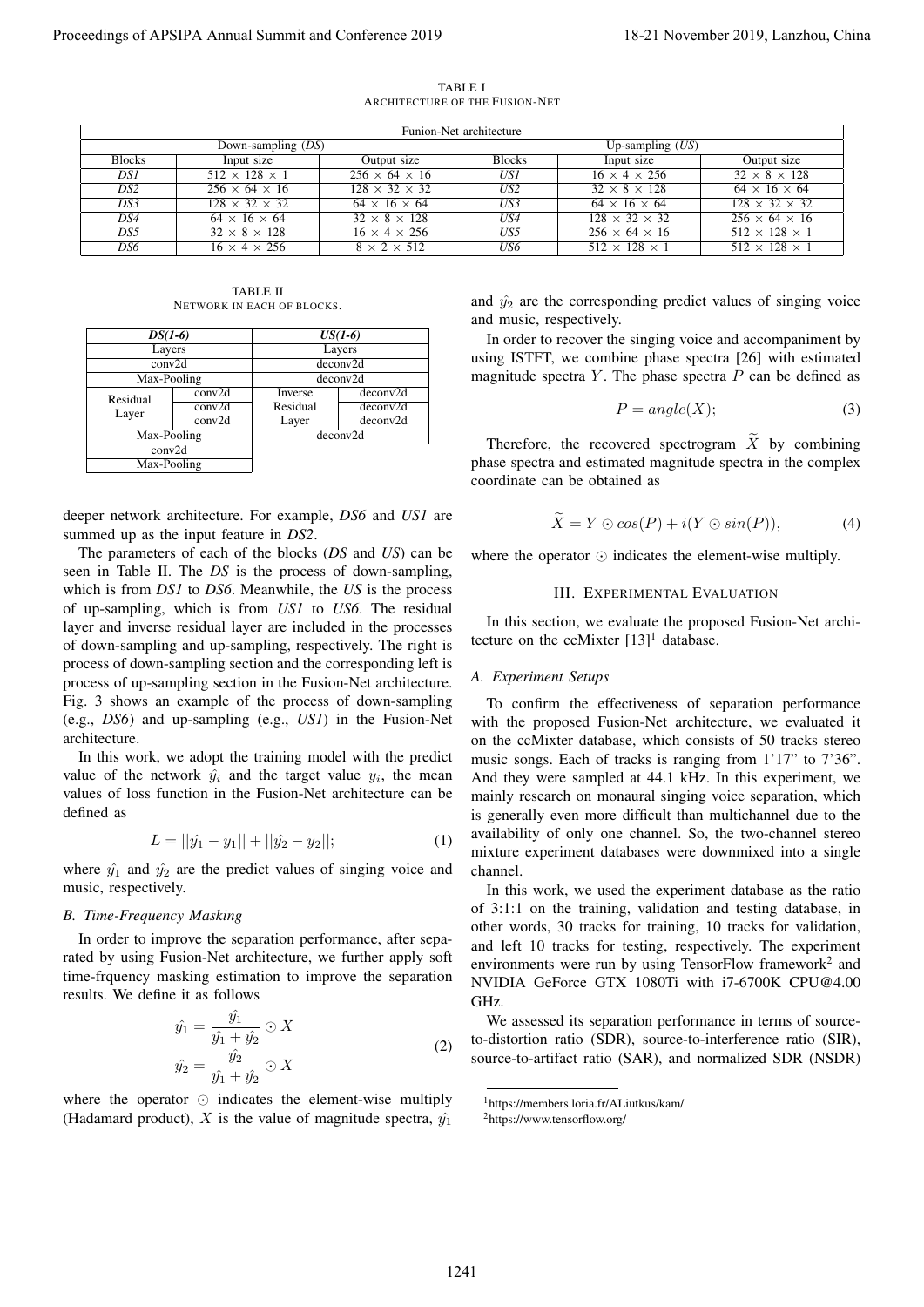

Fig. 3. Process of down-sampling (e.g., *DS6*) and up-sampling (e.g., *US1*) in Fusion-Net architecture.

by using the BSS-EVAL 3.0 metrics  $[27]^3$ . The estimated signal  $\hat{S}(t)$  is defined as

$$
\hat{S}(t) = S_{target}(t) + S_{interf}(t) + S_{artif}(t),
$$
 (5)

where  $S_{target}(t)$  is the allowable deformation of the target sound,  $S_{interf}(t)$  is the allowable deformation of the sources that account for the interferences of the undesired sources, and  $S_{artif}(t)$  is an artifact term that may correspond to the artifact of the separation method. The formulas for SDR, SIR, SAR, and NSDR are defined as

$$
SDR = 10 \log_{10} \frac{\sum_{t} S_{target}(t)^2}{\sum_{t} \left( S_{interf}(t) + S_{artif}(t) \right)^2},\tag{6}
$$

$$
SIR = 10 \log_{10} \frac{\sum_{t} S_{target}(t)^2}{\sum_{t} S_{interf}(t)^2},\tag{7}
$$

$$
SAR = 10\log_{10}\frac{\sum_{t} (S_{target}(t) + e_{interf}(t))^{2}}{\sum_{t} e_{artif}(t)^{2}},
$$
 (8)

and

$$
NSDR(\hat{v}, v, x) = SDR(\hat{v}, v) - SDR(x, v),
$$
\n(9)

where  $\hat{v}$  is the separated voice part, v is the original singing voice signal, and  $x$  is the original mixture value. The NSDR is used to estimate the overall improvement in SDR between  $x$  and  $\hat{v}$ .

Higher values of SDR, SIR, SAR, and NSDR mean that the method exhibits better separation performance in terms of the singing voice separation tasks. More specifically, the value



Fig. 4. Comparison of monaural singing voice separation results on the ccMixter database by using U-Net and Fusion-Net architectures in all metrics of SDR, SIR, SAR, and NSDR, respectively.

of SDR indicates the overall quality of the separated target sound signals. And the value of SIR reflects the suppression of the interfering source, while the value of SAR represents the absence of artificial distortion. All metrics are calculated in dB.

#### *B. Experiment Results*

Fig. 4 shows the comparison of monaural singing voice separation results on the ccMixter database between U-Net and Fusion-Net on the separation metrics of SDR, SIR, SAR, and NSDR, respectively. The experimental evaluation results clearly reveal that the proposed Fusion-Net architecture has a better separation performance than U-Net architecture for singing voice separation on the ccMixter database in all evaluation metrics.

# IV. CONCLUSIONS

In this paper, we have proposed a novel monaural singing voice separation approach by exploring the proposed Fusion-Net architecture with time-frequency masking under the phase spectra and magnitude spectra. Experimental results on the ccMixter database indicate that the proposed Fusion-Net architecture outperforms U-Net architecture. For future work, since F0 estimation and melody extraction are very crucial for separating singing voice from the mixture music signal, therefore, we will unify among of them to improve the separation performance from the more complex mixture audio database.

#### ACKNOWLEDGMENT

This work was supported by the Ministry of Education, Culture, Sports, Science and Technology (MEXT) of Japan Scholarship and the China Scholarship Council (CSC) of China Scholarship.

<sup>&</sup>lt;sup>3</sup>http://bass-db.gforge.inria.fr/bss\_eval/